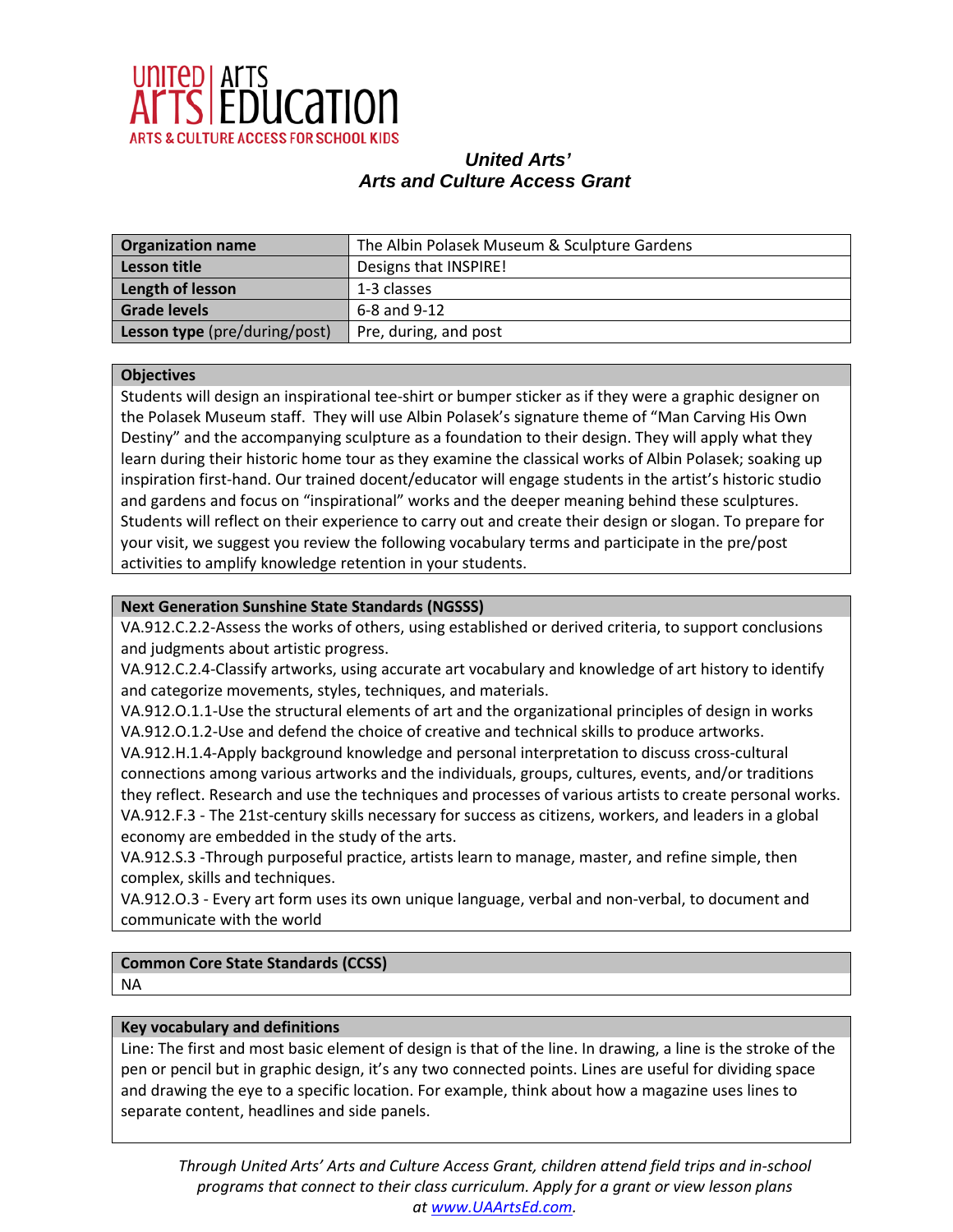

Color: Color is one of the most obvious elements of design, for both the user and the designer. It can stand alone, as a background, or be applied to other elements, like lines, shapes, textures or typography. Color creates a mood within the piece and tells a story about the brand. Every color evokes something different, and combinations can alter that impression.

Shapes: Shapes, both geometric or organic, add interest. Shapes are defined by boundaries, such as a lines or color, and they are often used to emphasize a portion of the page. Everything is ultimately a shape, so you must always think in terms of how the various elements of your design are create shapes, and how those shapes interact.

Space: Negative space is one of the most commonly underutilized and misunderstood aspects of designing for the page. The parts of the site that are left blank, whether that's white or some other color, help to create an overall image. Use negative space to create shapes as you would any other element.

Texture: It's counter-intuitive to think about texture when the piece isn't ever going to be touched. However, websites and graphic design rely on the look and impression of texture on the screen, Textures can create a more three-dimensional appearance on a two-dimensional surface. It also helps build an immersive world.

Typography: Perhaps the single most important part of graphic and web design is typography. Like color, texture, and shapes, the fonts you use tell readers who you are and what you're selling. Are you serious or playful; vintage or rugged and modern? Words are important, but the style of the words is equally essential.

Scale (Size): Playing with the scale and size of your objects, shapes, type and other elements add interest and emphasis. How boring would a symmetrical website with all similarly sized ingredients be? Very. The amount of variation will depend heavily on the content within. Subtle differences suit professional content, while bold ones are useful for more creative enterprises.

Dominance and Emphasis: While you can talk about emphasizing one thing or another, the element of emphasis has more to do with an object, a color or a style dominating another for a heightened sense of contrast. Contrast is intriguing, and it creates a focal point.

Balance: There are two schools of balance: symmetry and asymmetry. While most designers, artists and creative folks much prefer asymmetry (off-center) for its eye-catching nature, symmetry (both/all parts are equal), does have its place. Sometimes.

Harmony: Harmony is "The main goal of graphic design," according to Alex White, author of "The Elements of Graphic Design." So, you know it must be important. Harmony is what you get when all the pieces work together. Nothing should be superfluous. Great design is just enough and never too much. Make sure all the details accord with one another before you consider the project complete.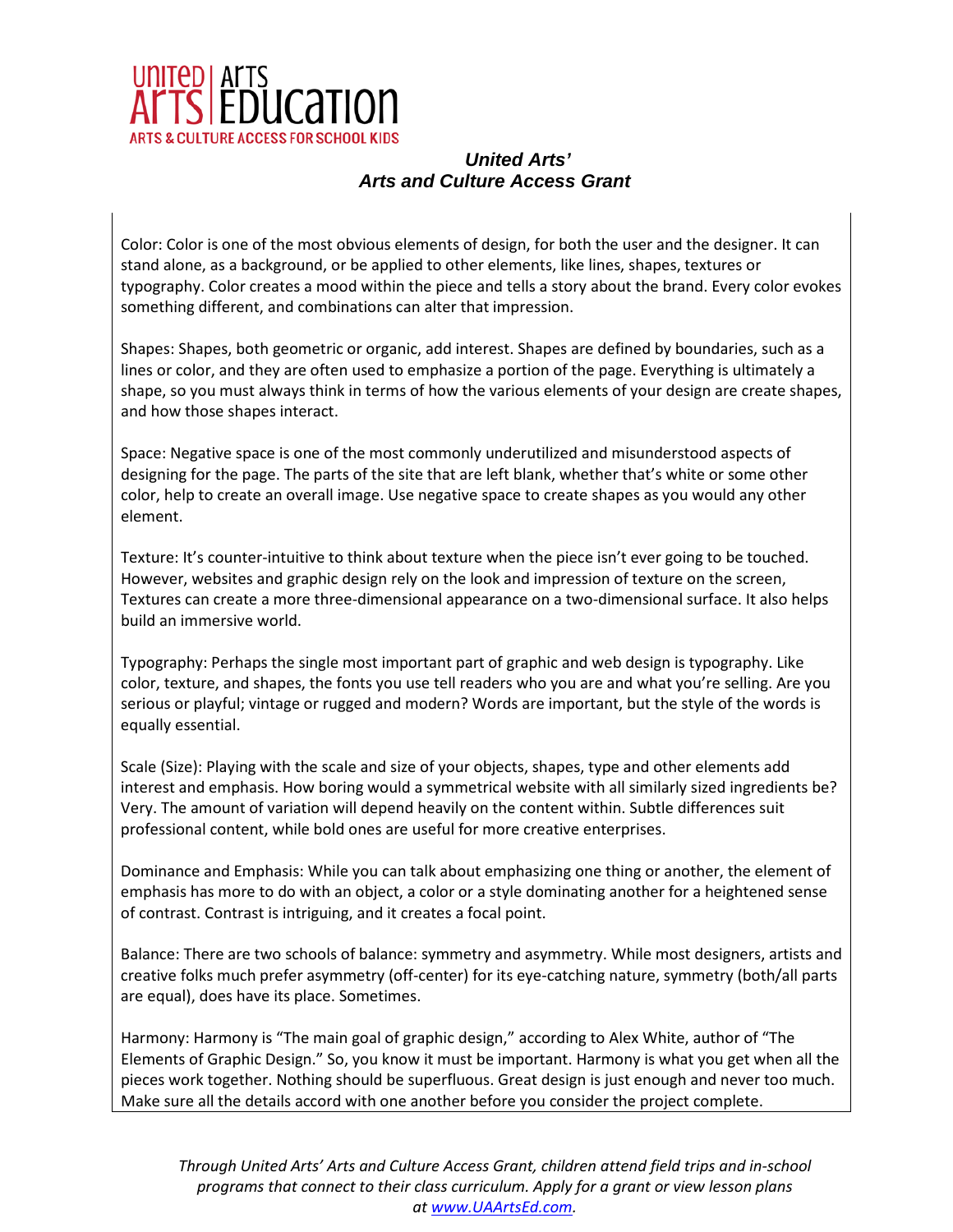

#### **Materials needed**

Cellphone or camera Drawing pencils/charcoal Clipboard or portable drawing surface Sketch pad or drawing paper (optional) computer design software

#### **School must provide**

Art materials are available upon request, and may be included into group tour pricing. Please inquire about art activity fees.

#### **Background information**

The Albin Polasek Museum & Sculpture Gardens welcomes thousands of visitors each year, many coming from abroad and other states to visit the home of internationally renowned Czech-American sculptor, Albin Polasek. His home, chapel, and sculpture gardens have become part of the National Register of Historic Places, and the only National Trust site's "historic artists' studio" in the entire state of Florida! Beyond the classical sculpture collection and studio experience, visitors come to our Museum to be inspired… Many of the sculptures on-site were created by Albin Polasek AFTER he suffered a stroke, which left him wheelchair bound and paralyzed on the entire left side of his body. Nevertheless, this setback did not stop Polasek from creating beautiful and award-winning sculpture. His life was all about creating art, and he challenged himself to continue to work every day. In 1961 he astoundingly completed his monumental masterpiece, "Man Carving His Own Destiny." This giant limestone sculpture was chiseled out of a solid block of stone by Albin using just ONE HAND, while he was in his 80s, and confined to a wheelchair. His story of perseverance continues to move and inspire generations of visitors. Since then, "Many Carving His Own Destiny" has become our Museum's motto, reminding us to dream big and to keep going no matter what your personal obstacles might be. It is at once, completely personal, and universal to all of us! In this spirit, we ask you to think about your own dreams and future plans and come up with an inspirational design fit to sell in the Polasek gift shop or online. Use your experience at the Museum to help you come up with ideas. How did you feel while walking the lake view gardens, or what did a particular sculpture remind you of? What sort of images come to mind when you say "carve your own destiny?" How can you convey "art" in words and images? How can you visually represent this motto? Use your own unique journey to assist in your design. The words "Albin Polasek Museum" must be present on your design somewhere, though it does not have to be prominent or large.

#### **Lesson process**

### **Pre Activity—The 10 Basic Elements of Design (Graphic)**

In addition to inspiration, formal study, and practice, there are basic elements that every designer should know and utilize before tackling a project. Please review these definitions with your class before you arrive to the Polasek Museum. As a pre-activity the teacher should look at graphic design examples online, specifically, and pick out a few bold designs to share with the class. Go over the terms together and dissect each example according to the definitions listed above. Give students the vocabulary list to take home and have them find their own example to bring to class. Ask questions such as, how does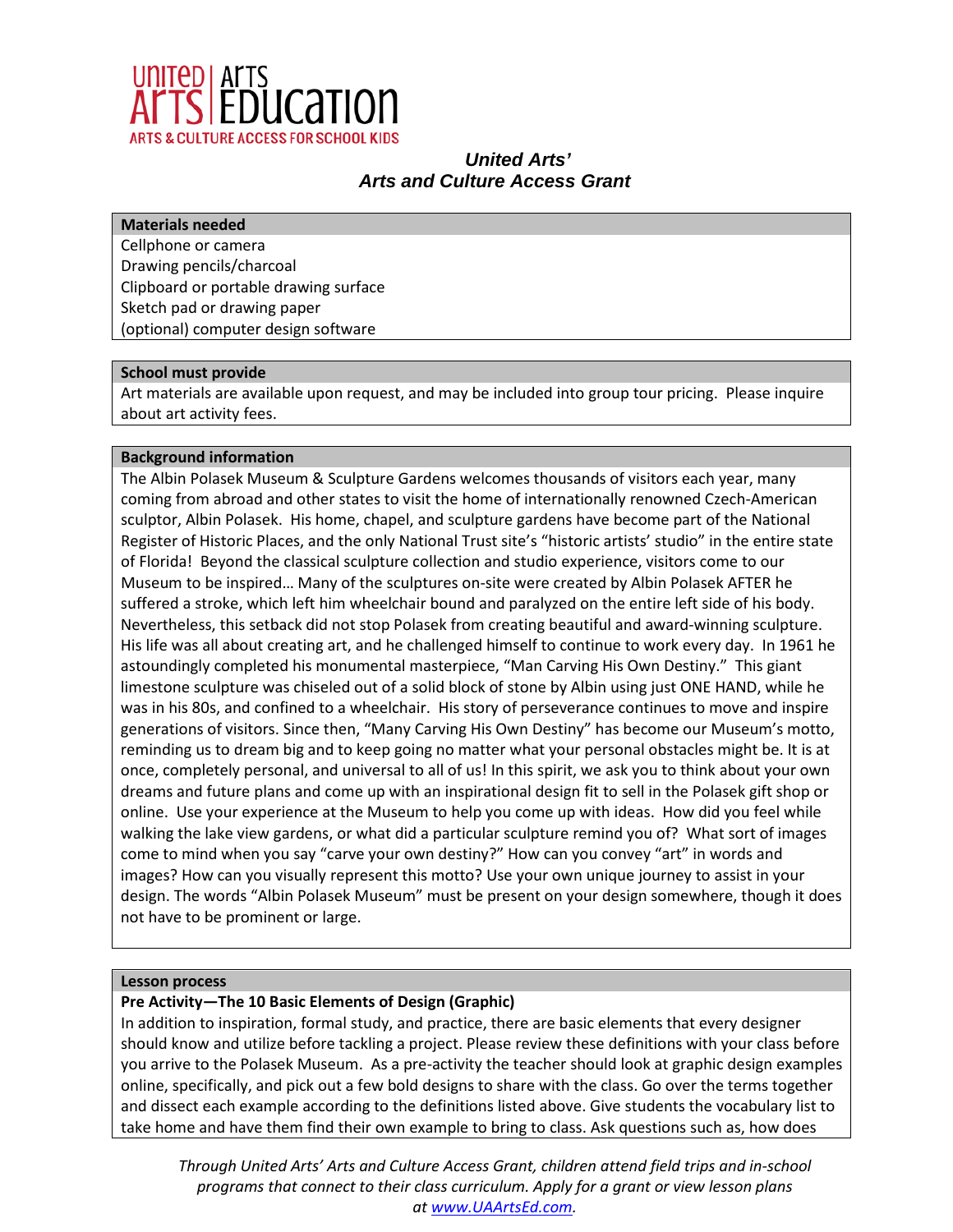

this ad demonstrate line or balance effectively, etc.? What, if anything, is it lacking for a better overall composition? What do you like best about the design? Would you buy the product or do you believe the message it's promoting? Etc…Each student should bring with them an example of what they feel is a "successful" logo design or advertisement from a magazine. Each student should be prepared to defend his or her choice using the design principles.

#### **During Your Visit:**

When you book your group or school tour, please notify the Polasek Tour Coordinator that you selected this particular lesson, and your docent will tailor your tour to include outdoor works of inspiration, as well as the regular historic home tour. Your tour will include seeing "Man Carving His Own Destiny" up close, as well as "Unfettered" and "Man Reaching for the Moon." One of these three sculptures will serve as the student's inspiration for their design challenge. Ask your students to keep this in mind throughout their tour. Give them plenty of time to sit and contemplate in front of the sculptures. Suggest giving students a 15-minute break after their tour for brainstorming ideas at their inspiration sculpture. They are welcome to take cell phone pictures of their sculpture for reference later. They should also bring sketch pads for rough draft sketching on site.

#### **Post Activity—An Inspirational Design Challenge!**

Back in your classroom, have your students continue to refine their design while referencing the "10 Elements of Design." Depending on your school's curriculum and available technology, students will either prepare a finished drawing/painting of their rough sketch, or (preferred) translate their idea onto the computer using design program technology (recommend using Adobe Products; InDesign, Photoshop, etc.).

Final assessment should be made based on how well students convey their inspirational message and also how effectively they incorporated the "10 Elements of Design" into their finished product.

### **21st Century Skills to Increase Rigor**

Internet research proficiency Writing skills Analyzing visual interpretations Layout and design skills Marketing Effective communication of complex messages

#### **Assessment**

The tangible product will be a finished bumper sticker in a horizontal 12" W x 4" H format or a 24" W x 24" H t-shirt format. If students choose a t-shirt format, they will have to keep in mind their canvas is NOT flat and words and images may be distorted when worn and they should design their slogan/image with its placement in mind. Each student should write a 1-page description summarizing their design, how it reflects their inspiration, how they utilized the "10 Elements of Design" and why they feel it is effective. Could they imagine the Polasek Museum selling their product? Do you think the design is